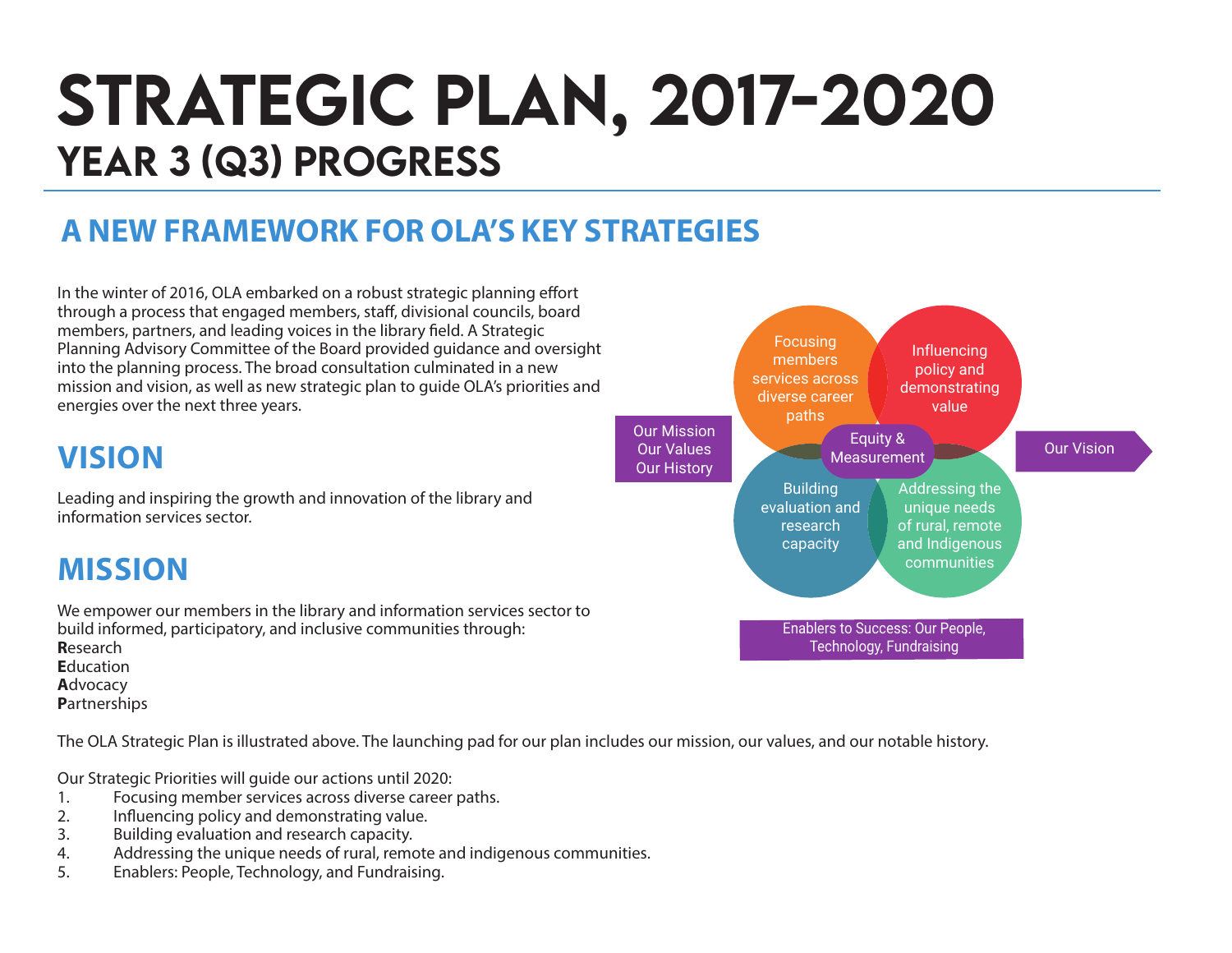# **STRATEGIC PRIORITY 1: FOCUSING MEMBER SERVICES ACROSS DIVERSE CAREER PATHS**

#### **GOALS**

Engage with library and information<br>specialists who work outside of tradit<br>libraries. specialists who work outside of traditional Engage with library and information<br>specialists who work outside of traditional and information sector and early care<br>libraries.



and information sector and early career<br>members

members. 3Expand and nurture communities of practice and develop improved platforms to support communites of practice.



#### **WHAT WILL SUCCESS LOOK LIKE IN THREE YEARS?**

- Our membership reflects the broad range of environments in which library and information specialists are employed.
- Early and new career members are well supported through our career and educational programs.
- Members are able to access more leadership and management programming through OLA and partner organization.
- Vibrant and successful communites of practice stimulate rapid diffusion of innovation and best practices.

# **STRATEGIC PRIORITY 2 : INFLUENCING POLICY AND DEMONSTRATING VALUE**

#### **GOALS**

**1Grow and focus OLA's advocacy and<br>government relations strategy on tail goals and define measures for assess<br>progress and success** government relations strategy on targeted goals and define measures for assessing progress and success.

67%

Grow and inspire a network of library<br>advocates at local and provincial levels.



Grow and inspire a network of library<br>advocates at local and provincial levels.<br>**3Expand the development and sharing of**<br>advocacy resources, tools, and strategies<br>expands to advocacy resources, tools, and strategies advocacy resources, tools, and strategies for member use at the local community level.



50%

#### **OVERALL COMPLETED: 78%**

#### **WHAT WILL SUCCESS LOOK LIKE IN THREE YEARS?**

- We have specific goals and measures for advocacy work that meets the needs of our members.
- We work collaboratively with multiple partners and share the advocacy agenda.
- We have a broad network of library advocates who are actively engaged in building and implementing our advocacy initiatives.
- Our members have access to a range of content to support their local advocacy work.





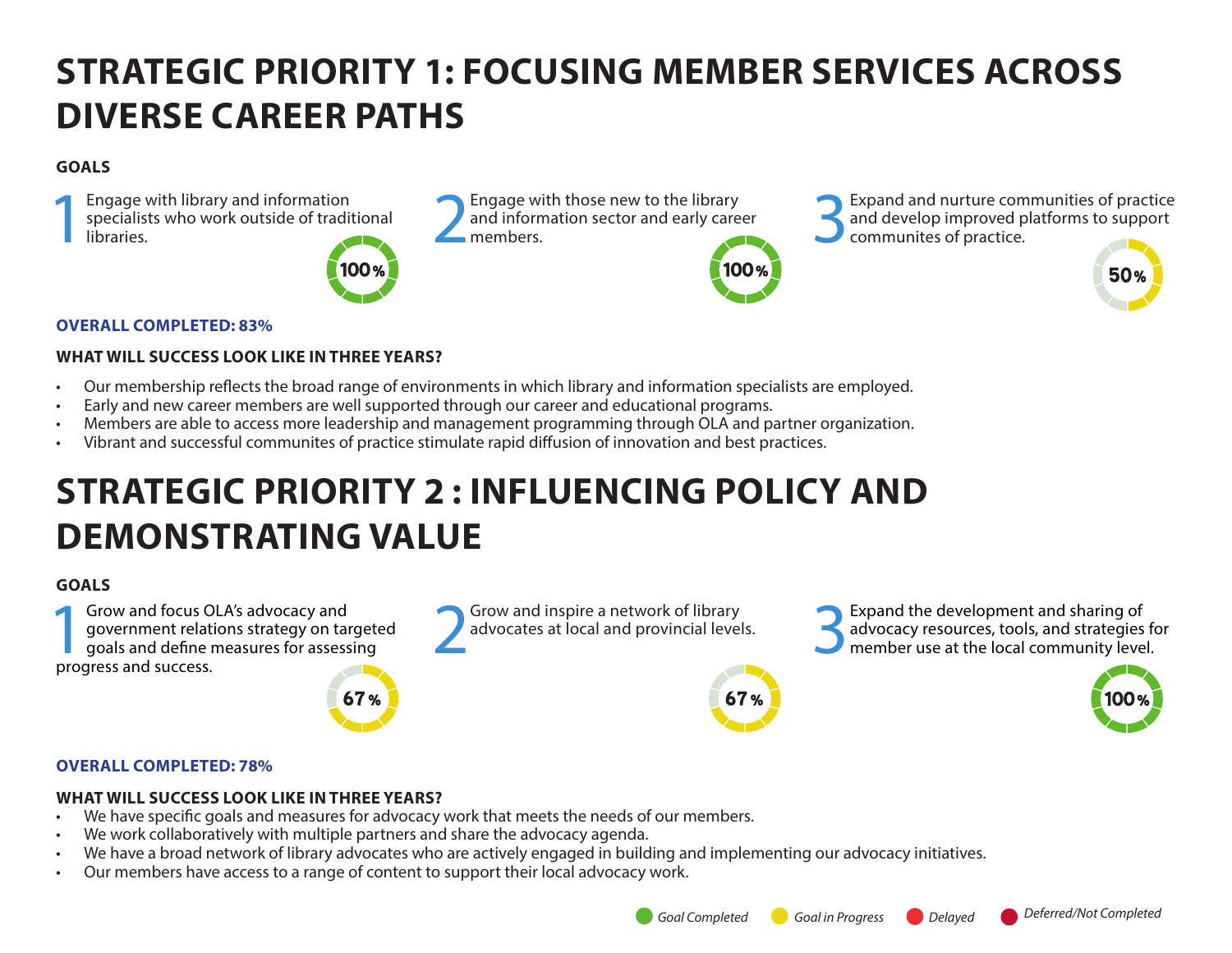# **STRATEGIC PRIORITY 3: BUILDING EVALUATION AND RESEARCH CAPACITY**

#### **GOALS**



#### **OVERALL COMPLETED: 33%**

#### **WHAT WILL SUCCESS LOOK LIKE IN THREE YEARS?**

- We have a solid strategy created by our members that includes identifying research priorities annually, meeting intended outcomes, securing research resources and partners, and effectively disseminating research reports.
- Our education and training initiatives in areas of measurement and evaluation are well subscribed.
- OLA has integrated evaluation and research across many of its programs and members services.

## **STRATEGIC PRIORITY 4 : ADDRESSING THE UNIQUE NEEDS OF RURAL, REMOTE AND INDIGENOUS COMMUNITIES**

#### **GOALS**

Identify the needs and requirements of rural, northern, and remote communities.

Strengthen and maximize partnerships with other organizations and associations to minimize duplication of effort and maximize resources to these communities.







#### **OVERALL COMPLETED: 67%**

#### **WHAT WILL SUCCESS LOOK LIKE IN THREE YEARS?**

- A rural, remote, and Indigenous communities plan is created and deployed.
- Libraries of all types (public, school, academic, health, special) in small, rural or remote communities have access to services tailored to their unique communities.
- More members from small, rural, and remote communities access educational programs, volunteer and engage in workshops and committees.
	-

*Goal Completed Goal in Progress Delayed Deferred/Not Completed*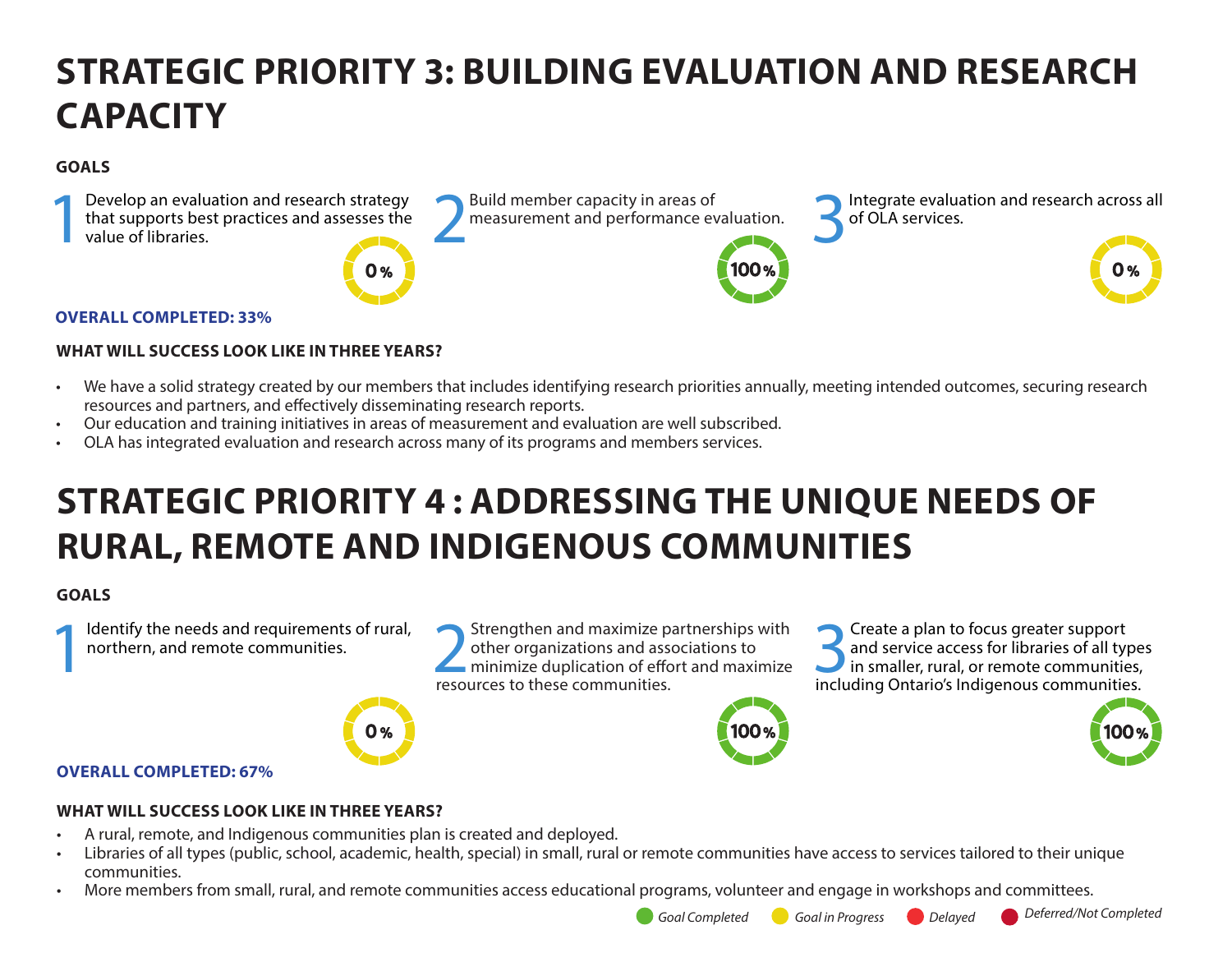# **STRATEGIC PRIORITY 5: OUR ENABLERS TO SUCCESS**

#### **1** Our People



#### **GOALS:**

- Enhance and promote an organizational culture that is strongly rooted in OLA's vision, mission, and values.
- Research and create a volunteer engagement and recognition program.

**Technology** 

### **GOALS:**

• Implement new Association Management System

50%





#### **GOALS:**

- Implement the Fund Development Plan
- Evaluate engagement with donors
- Complete a framework for Policies & Procedures
- Create Policies & Procedures

#### **OVERALL COMPLETED: 50%**

#### **WHAT WILL SUCCESS LOOK LIKE IN THREE YEARS?**

• OLA will have the staff/volunteer expertise and competency and resources and systems in place to continue to provide pro-active programs and services that will continually strengthen the profession and library sector.